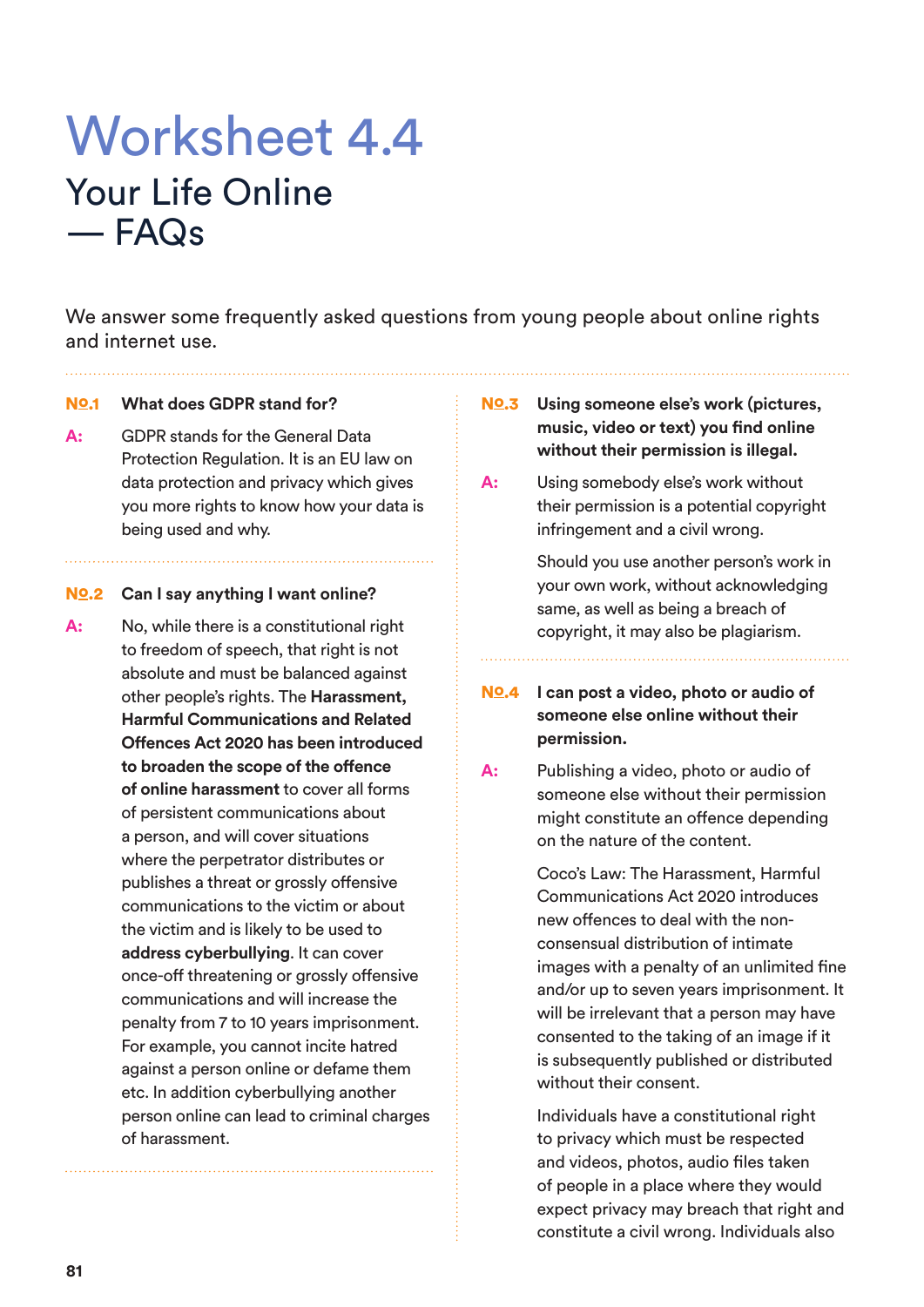

have privacy rights under the European Convention on Human Rights.

 In addition, anyone who publishes private content online could also be in breach of the General Data Protection Regulation ("GDPR") and be required to take the content down or be subject to fines.

 **A common sense approach is always best and it is good practice to ensure that you have a person's consent to post his or her photo and to take down a photo of someone if they ask you to.**

## **No.5** It is an offense to impersonate **someone online?**

**A:** Setting up a fake profile in order to impersonate someone, publish false information or target another person online is an act of cyberbullying and may also constitute a criminal offence under the Harassment, Harmful Communications and Related Offences Act 2020.

## **No.6** Can I sign up for a social media account **if I am under 16?**

**A:** The Digital Age of Consent in Ireland is 16 under section 31 of the Data Protection Act 2018. This means that in order to legally process the personal data of a person under the age of 16, a social media company must make reasonable efforts to obtain the consent of that person's parents, if the company is relying on consent as the legal basis for processing personal data. Additionally, most companies provide that a person under the age of 13 cannot set up an account, even if they have their parent's consent.

## **No.7** Can I request information about me to **be removed from the internet?**

**A:** Yes, if your personal data is no longer needed or is being used unlawfully then you can ask for your data to be erased. This is known as "the right to be forgotten".

> These rules also apply to search engines, such as Google, as they are also considered to be data controllers. You can ask for links to web pages including your name to be removed from search engine results, if the information is inaccurate, inadequate, irrelevant or excessive.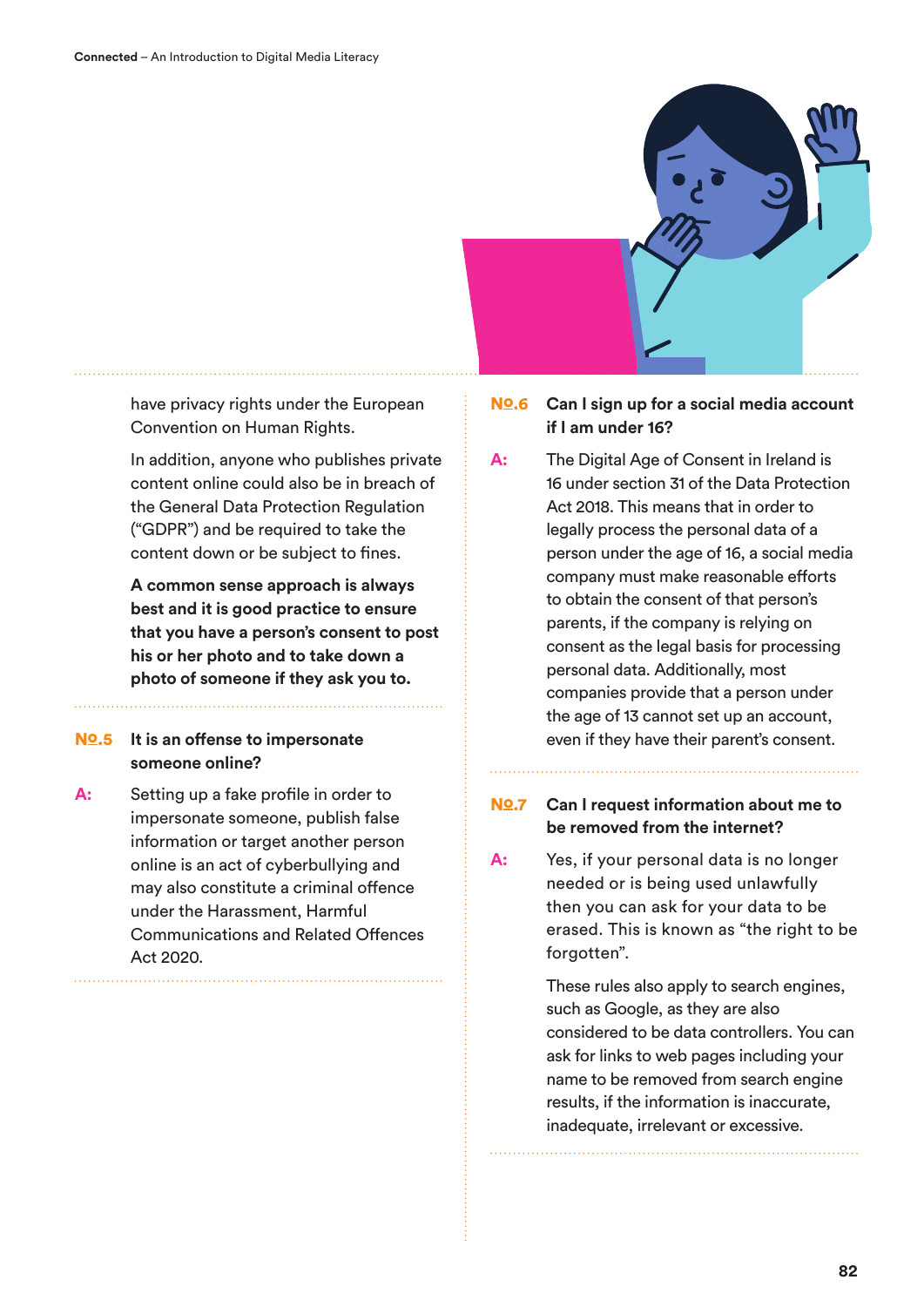## **No.8** Is online harassment/hate **speech an offence?**

**A:** Yes, the Harassment, Harmful Communications and Related Offences Act 2020 has been introduced to cover all forms of persistent communications about a person, and will cover situations where the perpetrator distributes or publishes a threat or grossly offensive communications to the victim or about the victim. It can cover onceoff threatening or grossly offensive communications.

## No.9 **Can social media and online companies share my information with anyone?**

**A:** Yes, however GDPR requires that any company which gathers your personal data must get your permission before sharing this information with third parties. You must be given the option to "opt-in" to sharing your personal data with third parties. Any website which tells you that you need to "opt-out" of data sharing is not GDPR-compliant.

## **No.10 Can I access my personal data held by a company or organisation?**

**A:** Under GDPR you have a right to ask for and obtain from the company or organisation confirmation as to whether or not it holds any personal data which concerns you. The right of access is one of the most important data protection rights because it allows individuals to find out whether their personal data is being held by a specific organisation and to obtain a copy of their personal data.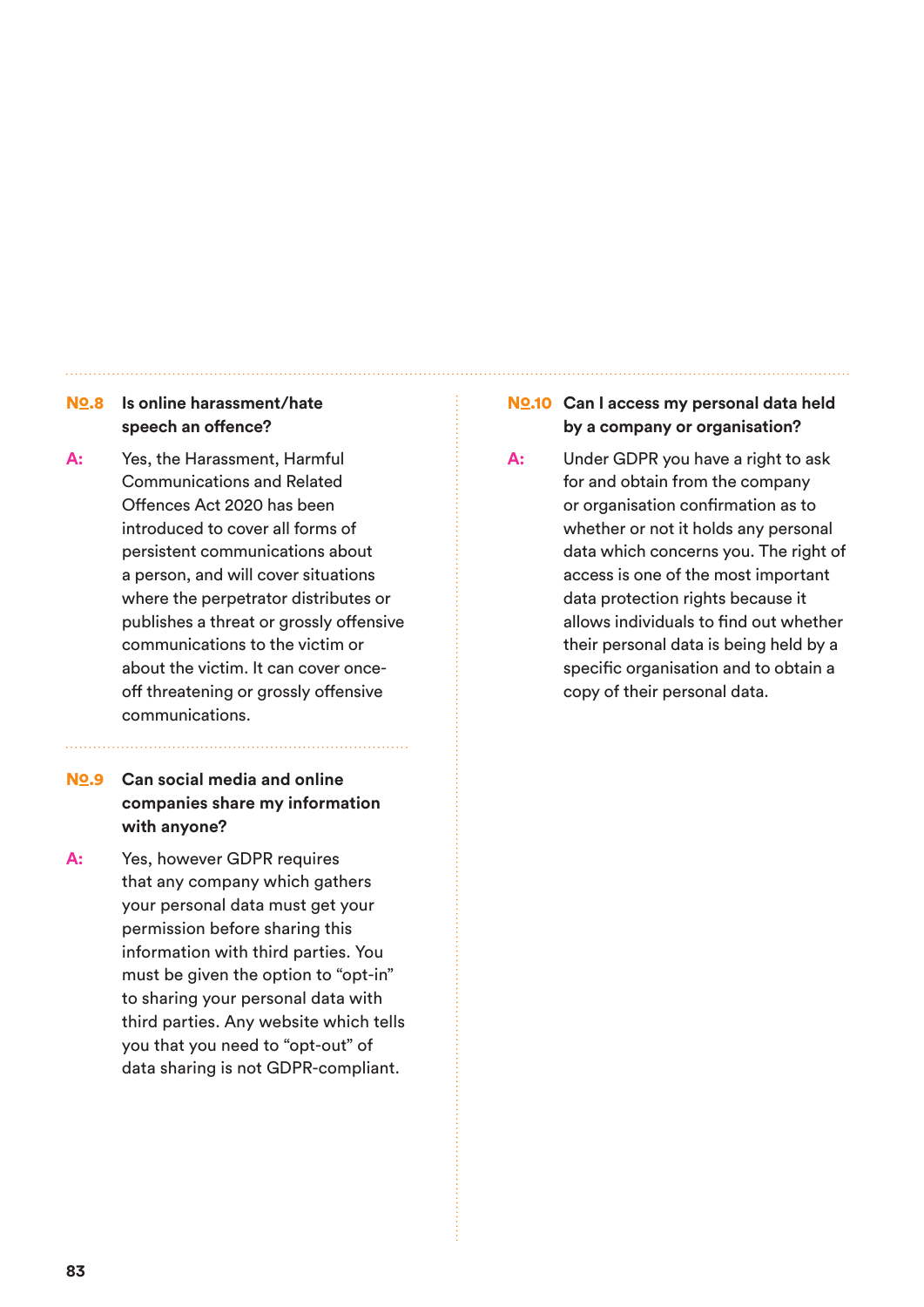# Activity 4 Quizzing the law

This activity is owned, and was produced, by the eSafety commissioner who are an Australian Government agency. It has been adapted here for the Irish context.

#### **Step 1**

Organise students into small groups and ask them to brainstorm or research legislation in Ireland related to media, technology, the internet or digital devices. Some examples include:

- bullying, and bullying using social media or technology
- copyright laws
- taking, sending and sharing sexually explicit images

- someone threatening you online
- posting videos of fights online
- identity theft
- anti-piracy laws (downloading content)
- data protection

#### **Step 2**

Ask students to research current legislation, including if it is national or European law. The *Your Life Online* answer sheet is a helpful starting point.

Example – Ask students to research the General Data Protection Regulation (GDPR)

**Some other useful resources include:**

www.webwise.ie www.dataprotection.ie www.gov.ie/en/campaigns/be-safe-online www.eugdpr.org www.gdpr-info.eu www.itsyourright.ie www.oco.ie/itsyourright www.un.org/en/about-us/universal-declaration-of-humanrights www.ohchr.org/en/professionalinterest/pages/crc.aspx www.echr.coe.int/Pages/home.aspx?p=basictexts&c www.childrensrights.ie/sites/default/files/Know-Your-Rights-2019.pdf